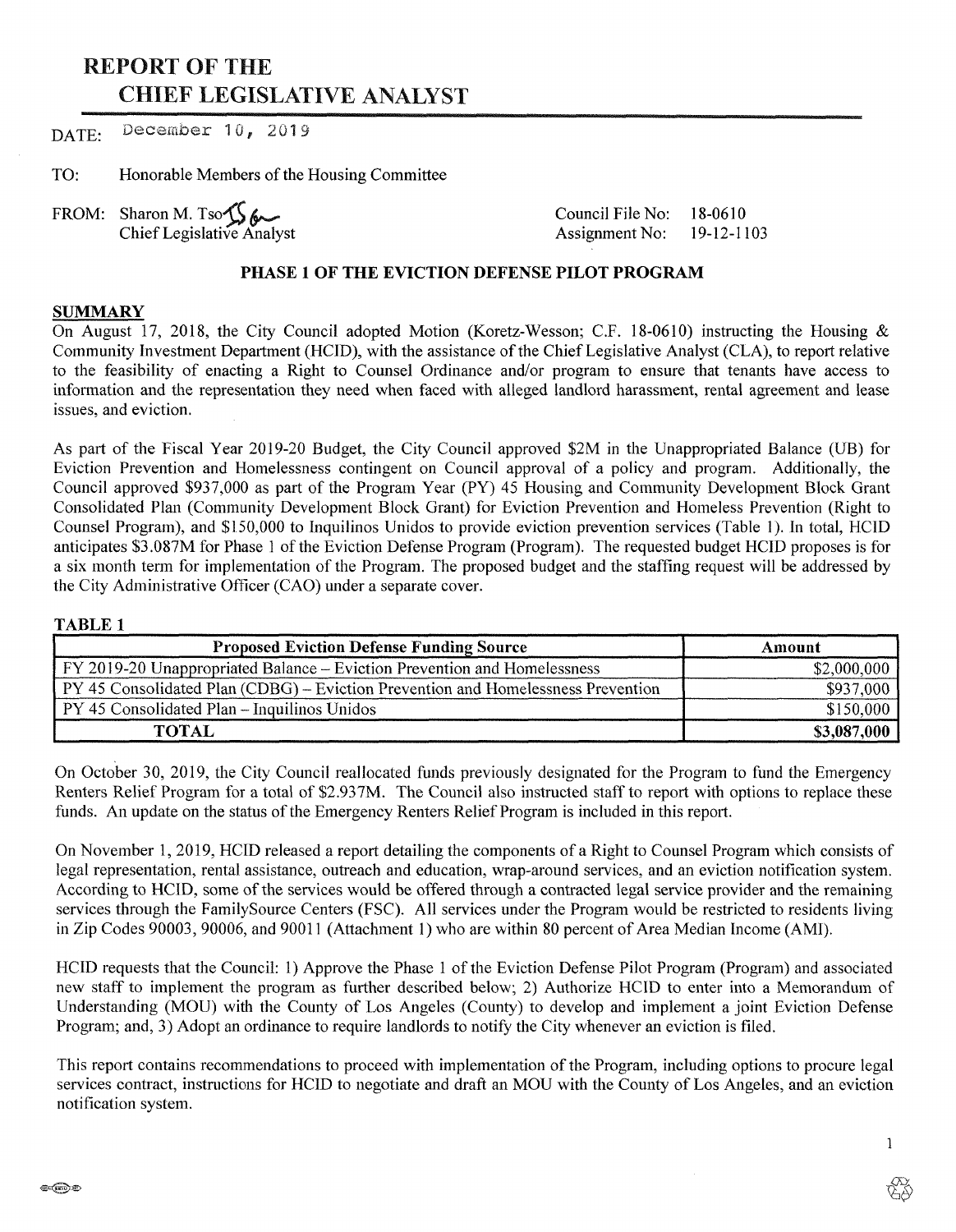## **RECOMMENDATIONS**

#### That the City Council:

- 1. Adopt Phase <sup>1</sup> of the Eviction Defense Pilot Program in the Housing and Community Investment Department (HCID), consisting of outreach and education, rental assistance, legal representation, wrap around services, and an eviction notification system as described in this report, for residents living in Zip Codes 90003, 90006 and 90011 who meet program qualifications.
- 2. Authorize HCID to:
	- a. Issue a Request for Proposals (RFP) to procure at least one contractor for the implementation of Phase 1 of the Eviction Defense Pilot Program, and report to Council with the selected contractor/s for approval and authority to execute the contract; OR, iffeasible, utilize the County of Los Angeles existing contract procured for the Eviction Defense Program, to provide the services as described in this report to qualifying residents in zip codes 90003, 90006, and 90011, for an amount not to exceed S2.012M for a six month term with two one-year options to renew, subject to funding availability, and subject to review and approval by the City Attorney as to form and legality, and compliance with the City's contracting requirements, including Charter Section 1022 Determination, prior to contract execution;
	- b. Negotiate a Memorandum of Understanding with the Los Angeles County that will establish a clear process, protocols, scope, service areas and budget for the implementation of a Joint City/County Eviction Defense Program and report to Council for approval; and,
	- c. Authorize the HCID to prepare Controller instructions, technical adjustments, or amend the Consolidated Plan, if necessary, consistent with the Council action, and Authorize the Controller to implement the instructions, subject to approval by the City Administrative Officer.
- 3. Instruct HCID to utilize the balance of the Emergency Renters Relief Program for Phase <sup>1</sup> of the Eviction Defense Program and report to Council if additional funds are necessary.
- 4. Request the City Attorney, in consultation to HCID, to prepare and present a Citywide Eviction Filing Ordinance.
- 5. Instruct the Chief Legislative Analyst and the City Administrative Officer to identify funds to continue and/or expand the Eviction Defense Pilot Program and report to Council.

# **PROPOSED PHASE 1 OF THE EVICTION DEFENSE PROGRAM**

The Council approved S3.087M for the proposed Program (pending balance of the ERRP Program). HCID proposes to use the funds for the Phase 1 of the Eviction Defense Program as listed on Table 2. To qualify, participants must reside in zip codes 90003, 90006, or 90011 and be at 80 percent AMI.

| Major<br><b>Components</b> | PROPOSED EVICTION DEFENSE<br><b>ACTIVITIES</b> | <b>HCID</b><br><b>PROPOSED</b><br><b>BUDGET</b> | <b>HCID</b><br><b>PROPOSED</b><br><b>BUDGET</b> |
|----------------------------|------------------------------------------------|-------------------------------------------------|-------------------------------------------------|
| Contracted                 | A. Assessment & Legal Representation           | \$1,381,435                                     |                                                 |
| Services                   | Short Term Rental Assistance<br>B.             | \$236,000                                       | \$2,012,370                                     |
|                            | <b>Education and Public Awareness</b><br>C.    | \$394,935                                       |                                                 |
| FamilySource               | D. Wrap Around Services                        | \$140,000                                       | \$549,166                                       |
| Centers                    | Up To 3-Month Rental Assistance<br>Е.          | \$409,166                                       |                                                 |
| <b>HCID</b>                | <b>Eviction Filing System</b><br>F.            | \$200,000                                       |                                                 |
|                            | G. HCID Educational Material Update            | \$30,000                                        | \$525,464                                       |
|                            | H. HCID Staffing                               | \$295,464                                       |                                                 |
|                            | <b>TOTAL</b>                                   | \$3,087,000                                     | \$3,087,000                                     |

#### **TABLE <sup>2</sup> - PROPOSED ACTIVITIES**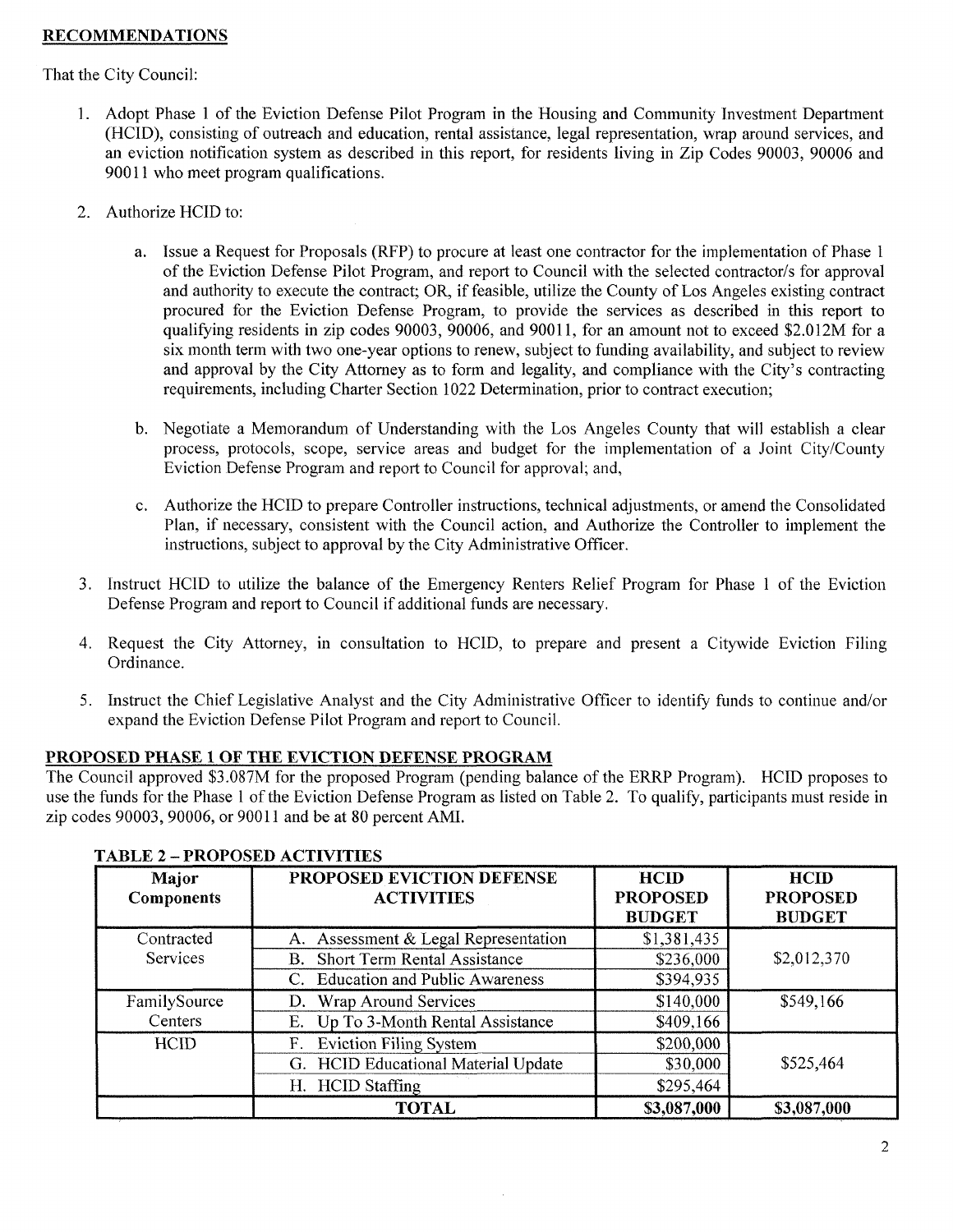For Phase 1 of the Program, HCID proposes to provide the above services in three zip codes that were selected based on factors related to eviction vulnerability, housing conditions and neighborhood displacement. Other factors used to select the zip codes include the number of renters and the number of renters in poverty in those zip codes. Lastly, zip codes that were not entirely in the City were not selected.

- 90003 (Southeast Los Angeles) o Council District <sup>8</sup> and Council District 9
- 90006 (Pico Union/Harvard Heights)
	- o Council District <sup>1</sup> and Council District 10
	- 90011 (Historic South Central)
		- o Council District 9

According to HCID, the number of zip codes selected was based on funding availability. HCID recommends maintaining the same geographic areas for Phase II of the Program while allocating substantially more resources. However, adding more zip codes to expand the Program in the future is at the discretion of the Council. Additionally, a potential future partnership with the County of Los Angeles may expand services to other areas of the City.

Below is a discussion of the Program components proposed by HCID which include the RFP Scope of Work, amendment to the FamilySource Centers, eviction filing system, updated campaign material, and staffing request.

# **1. RFP Contracted Scope ofWork**

HCID requests Council authority to issue the Request for Proposals (RFP) attached to the November 1, 2019 transmittal to procure contractors for the implementation ofthe Phase <sup>1</sup> of the Eviction Defense Pilot Program. Should the Council wish to expedite the contract procurement process, the Council may also consider utilizing existing contracts procured through Los Angeles County which provide similar services. This report includes recommendations that provides HCID with the authority and flexibility to either utilize an existing contract or to issue a new RFP for the services listed below.

#### *A. Assessment. LegalRepresentation andEvaluation*

The contractor is to provide assistance to tenants at three different levels: Early Action Steps, Urgent Response and Emergency Assistance. During the Early Steps level, the contractor will determine the types of services that are needed. In the Urgent Response level, the contractor will have the ability to provide rental assistance if necessary. In cases when individuals have received unlawful detainers, the legal service provider will provide full-scope legal representation until the case is solved. The contractor will also facilitate conflict resolution between tenants and landlords and refer clients to other services as appropriate, including legal representation and rental assistance. The legal service provider will be required to evaluate and report on service outcomes, develop reports and gather data.

#### *Short-Term RentalAssistance B.*

Rental Assistance refers to funding to cover the whole or the part of rental arrears and regular rental payments for a limited period of time which would be paid directly to the landlord. The contractor would be authorized to manage and disburse an estimated \$236,000 to manage and disburse to qualifying individuals. These funds would be available on an emergency one-time basis.

# *C. Education andPublicAwareness*

The contractor will be required to launch an education and public awareness strategy through contracted partners that includes a "Know Your Rights" Campaign, targeted education to landlords to discourage the issuance of Unlawful Detainers and three-day notices, and staffing tenant clinics.

j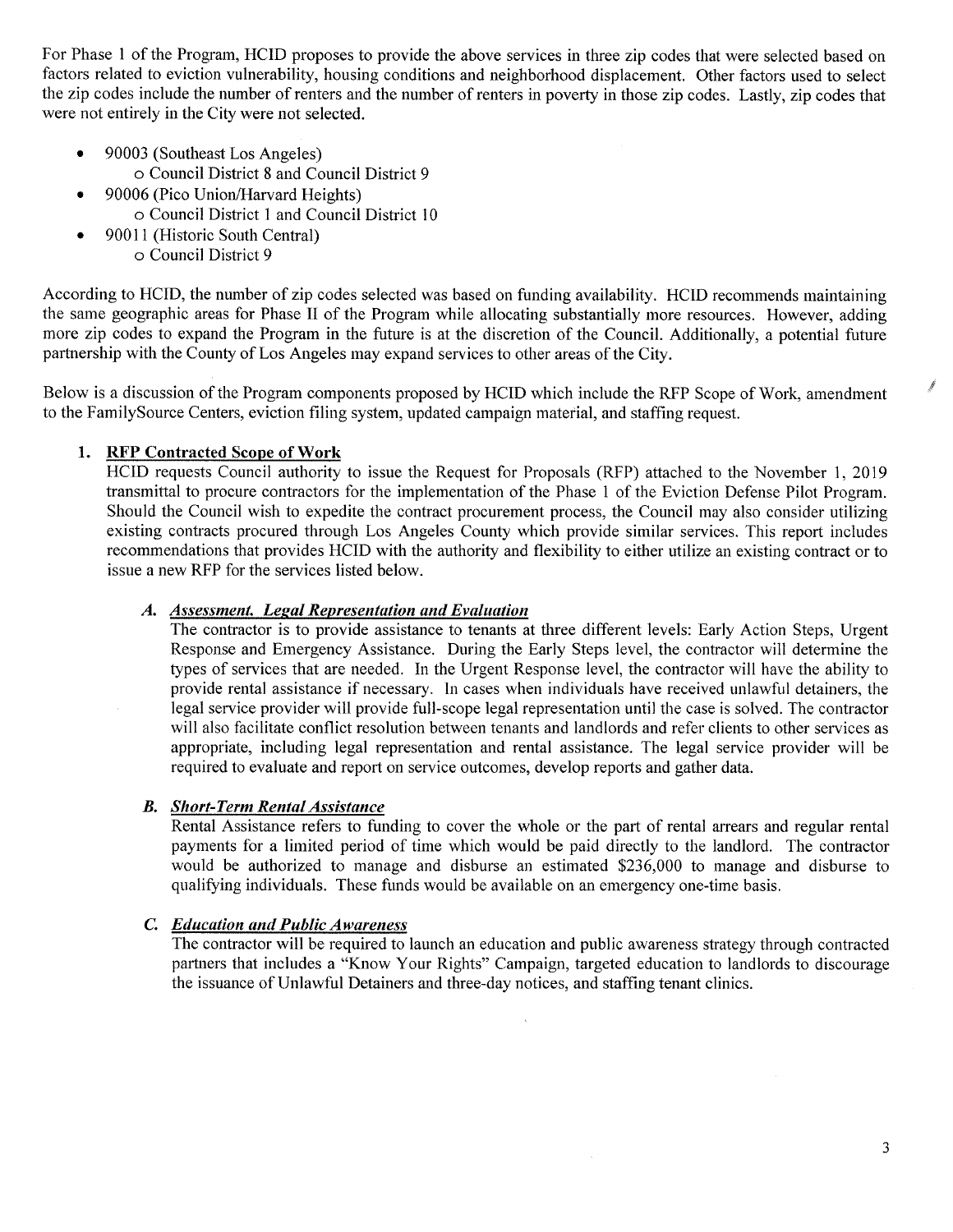## **2. FamilySource Center Services (Contract Amendment)**

Below is a summary of the services to be provided by the FamilySource Centers under this program. There are 16 FamilySource Centers in the City. HCID has indicated that two FamilySource Center contracts will be amended to incorporate two Tenant Stability Advisors (TSAs) and offer rental assistance.

## **A. Wrap-Around Services**

HCID proposes to use two TSAs (\$140,000) to be stationed at FSC sites to provide wrap-around services to tenants in crisis and at-risk of homelessness including longer term rental assistance (three to six months), financial coaching, pre-employment and employment support, food distribution, etc.

### **B. Up to Three - Month Rental Assistance**

These funds would be distributed to FamilySource Centers (FSC) to assist tenants in becoming current on rent balance and/or finding tenants to find alternative housing. Recipients would also receive case management services. HCID requests authority to amend the existing FSC contracts to expand case management services and provide ongoing rental assistance.

# **3. HCID ACTIVITIES**

#### **A. Eviction Filing System Ordinance**

HCID recommends that Council require landlords to file a notification for all evictions within the City. The filing notification system will enable the City to more accurately track the number of eviction related filings in the City. A one-time cost of \$200,000 to design a system to collect, monitor and report on the data is anticipated.

#### **B. Educational Material Update**

HCID proposes \$30,000 to update its existing educational campaign materials with information on the Eviction Defense Program.

## **C. HCID Staffing**

To implement the proposed Eviction Prevention Program, HCID is requesting Council approval of the following new positions:

| <b>Positions</b>                           | <b>Funding</b> |           | <b>Function</b>               |  |
|--------------------------------------------|----------------|-----------|-------------------------------|--|
| <b>Management Assistant</b>                | \$37,573       |           | <b>Eviction Filing System</b> |  |
|                                            |                | \$149,044 |                               |  |
| 1 SR Senior Admin Clerk                    | \$45,315       |           |                               |  |
| 1/2 Systems Analyst                        | \$66,156       |           |                               |  |
| 1 SR Project Coordinator                   | \$72,889       | \$146,421 | <b>HCID</b>                   |  |
| $\frac{1}{2}$ Housing, Planning & Economic | \$73,531       |           | Admin Staff                   |  |
| Analyst                                    |                |           |                               |  |
| <b>TOTAL</b>                               | \$295,464      |           |                               |  |

#### **TABLE 3- Proposed Staffing**

*Note: The above salaries as proposed by HCID arefor a six month period.*

HCID states that the SR Project Coordinator and Housing, Economic and Planning Analyst are required for coordination and implementation of the Eviction Prevention Program. The Management Assistant, SR Administrative Clerk and Systems Analyst positions are required for the administration and maintenance of the data collection and eviction filing system. The budget and staffing components of the programs will be discussed by the CAO under a separate cover.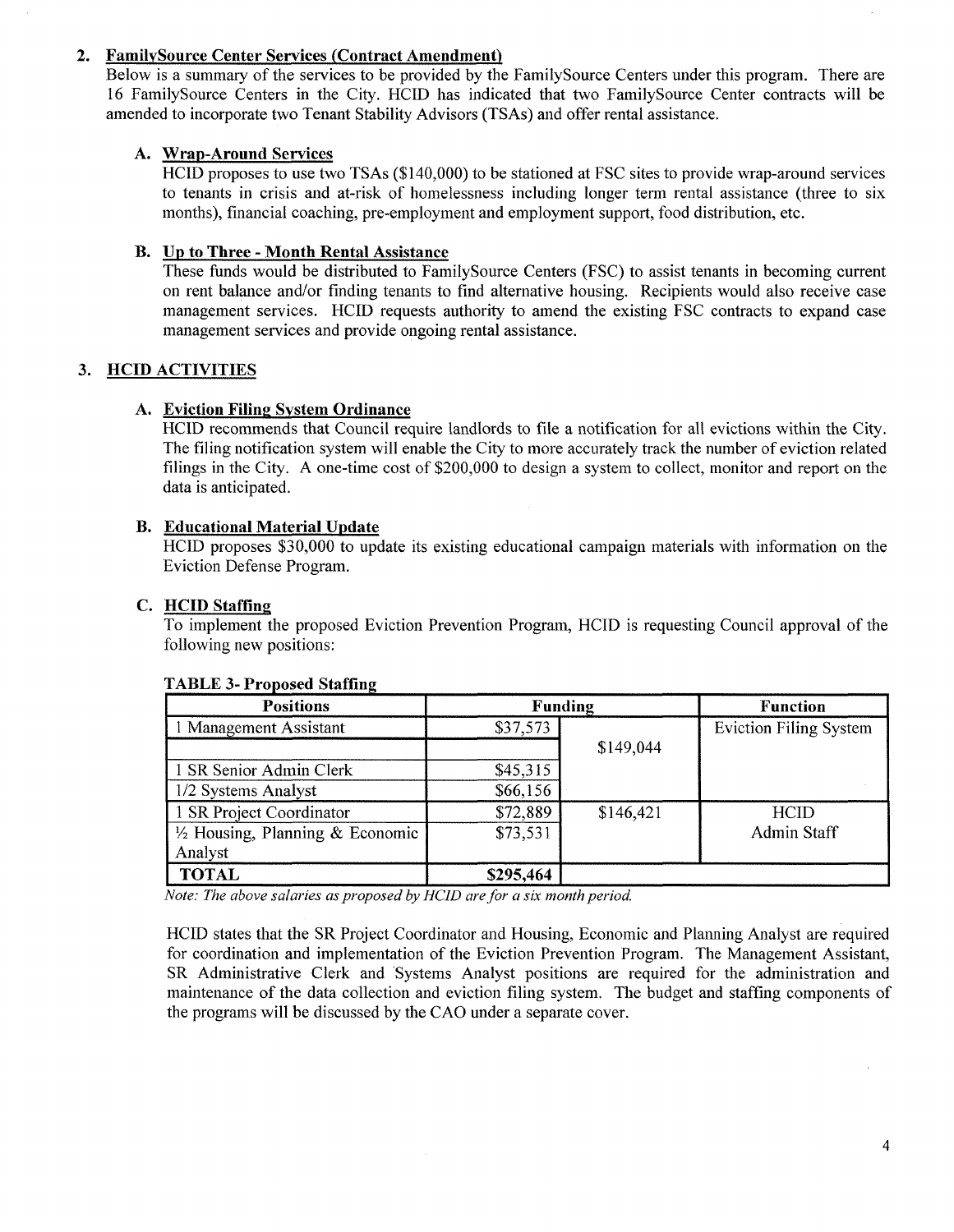## **EMERGENCY RENTERS RELIEF PROGRAM**

On October 8, 2019, Governor Newsome signed into law a bill that will limit rent increases to five percent each year plus inflation beginning January 1, 2020. The law bans landlords from evicting people without justification and is retroactive to March 15, 2019. The law had an unexpected impact on tenants throughout the state inasmuch as landlords, in anticipation of the new law, began to raise rents to very high levels. In response, on October 30, 2019, the City Council adopted Motion (Martinez-Koretz-Krekorian) to reallocate funds previously designated for the Eviction Prevention Program to fund the Emergency Renters Relief Program for a total of \$2.937M. To date, nearly \$12,000 has been spent on this program. Upon completion of the program, December 31, 2019, HCID and the CLA, will report to Council with an update on the remaining unexpended funds.

#### **NEXT STEPS**

Should the Council wish to expand the program by adding more zip codes and/or continue to provide the same level of service through Phase <sup>1</sup> of the Eviction Defense Program, HCID recommends that the Council consider the following funding resources to allow the program transition to a citywide program:

- State Homeless Housing, Assistance and Prevention Program
- Senate Bill 2
- Taxes-Fees
- Community Development Block Grants

We recommend that the CLA and the CAO, with the assistance of HCID, to identify funds to continue and/or expand the Program.

#### **Joint City and County Program**

HCID requests authority to enter a Memorandum of Understanding (MOU) with Los Angeles County to develop and implement a joint comprehensive eviction defense program. However, at this time more information is needed with regard to the service area, funding, and scope of the services the County intends to provide. It is therefore recommended that HCID report to Council with a draft MOU that specifies service areas, scope of services, and funding commitment for Council review and approval.

#### **FISCAL IMPACT**

Approval of the recommendations in this report will not result in an additional fiscal impact. The City Council approved \$2M from the General Fund, \$1.087M in CDBG funds, for a total of \$3.087M for Phase 1 of the Eviction Defense Program. Availability of funds will be determined upon the completion of the Emergency Renters Relief Program on December 31, 2019.

Felipe Valladolid Chayez ///<br>Felipe Valladolid Chavez<br>Legislative Analys

Attachment: Map - Eviction Vulnerability